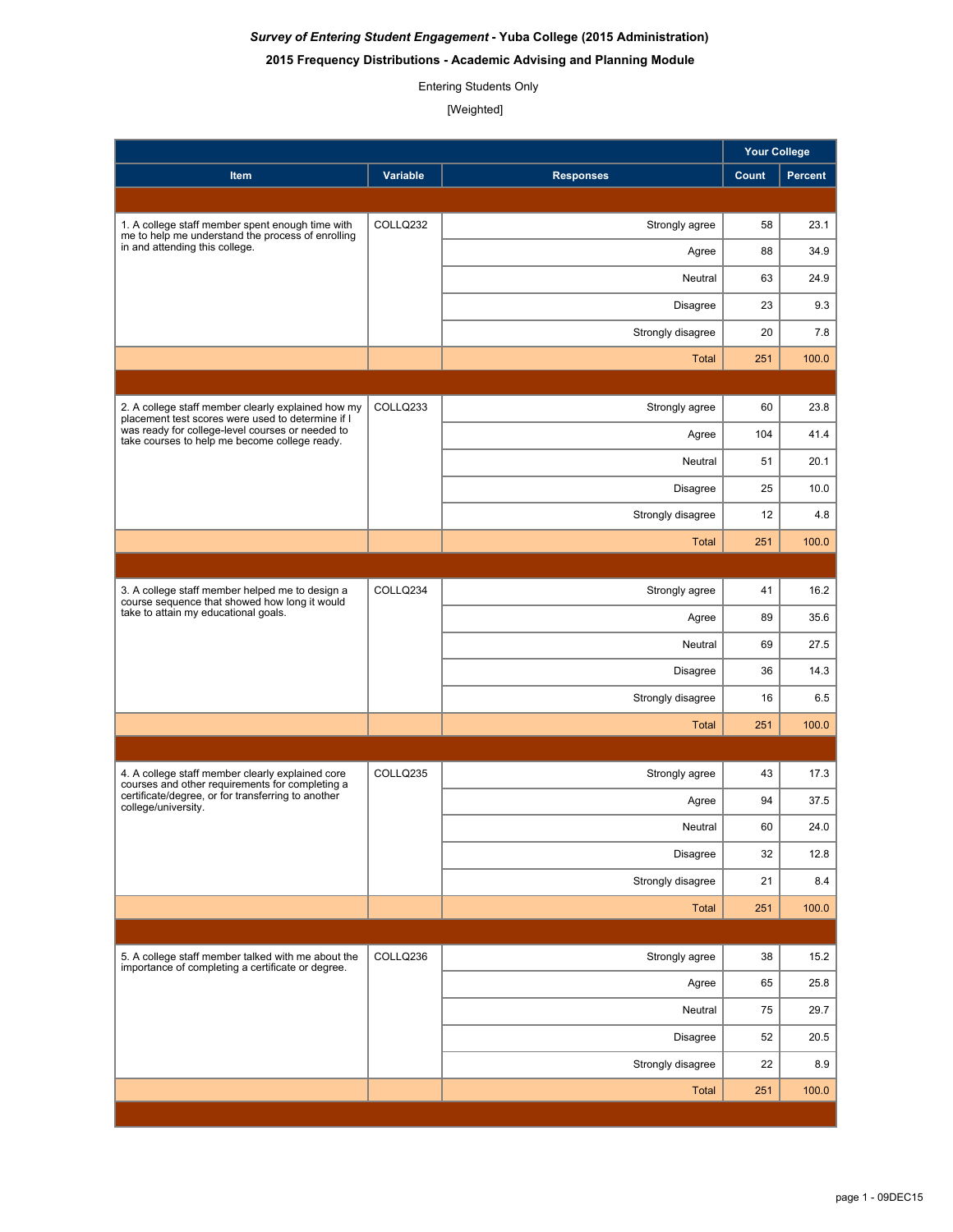# *Survey of Entering Student Engagement* **- Yuba College (2015 Administration)**

## **2015 Frequency Distributions - Academic Advising and Planning Module**

## Entering Students Only

[Weighted]

|                                                                                                                                                                                                     |          |                   | <b>Your College</b> |         |
|-----------------------------------------------------------------------------------------------------------------------------------------------------------------------------------------------------|----------|-------------------|---------------------|---------|
| <b>Item</b>                                                                                                                                                                                         | Variable | <b>Responses</b>  | Count               | Percent |
| 6. A college staff member clearly explained to me<br>where to find help if I were considering dropping<br>out of or withdrawing from college.                                                       | COLLQ237 | Strongly agree    | 31                  | 12.1    |
|                                                                                                                                                                                                     |          | Agree             | 69                  | 27.3    |
|                                                                                                                                                                                                     |          | Neutral           | 77                  | 30.8    |
|                                                                                                                                                                                                     |          | Disagree          | 43                  | 17.3    |
|                                                                                                                                                                                                     |          | Strongly disagree | 32                  | 12.5    |
|                                                                                                                                                                                                     |          | <b>Total</b>      | 251                 | 100.0   |
|                                                                                                                                                                                                     |          |                   |                     |         |
| 7. A college staff member clearly explained<br>consequences of receiving poor grades (academic                                                                                                      | COLLQ238 | Strongly agree    | 60                  | 23.8    |
| probation, potential loss of financial assistance or<br>scholarships, etc.).                                                                                                                        |          | Agree             | 79                  | 31.4    |
|                                                                                                                                                                                                     |          | Neutral           | 52                  | 20.8    |
|                                                                                                                                                                                                     |          | Disagree          | 38                  | 14.9    |
|                                                                                                                                                                                                     |          | Strongly disagree | 23                  | 9.1     |
|                                                                                                                                                                                                     |          | <b>Total</b>      | 251                 | 100.0   |
|                                                                                                                                                                                                     |          |                   |                     |         |
| 8. I participated/am currently participating in<br>academic advising and planning as part of one of                                                                                                 | COLLQ239 | Strongly agree    | 21                  | 8.5     |
| my courses.                                                                                                                                                                                         |          | Agree             | 35                  | 14.2    |
|                                                                                                                                                                                                     |          | Neutral           | 66                  | 26.7    |
|                                                                                                                                                                                                     |          | Disagree          | 74                  | 29.9    |
|                                                                                                                                                                                                     |          | Strongly disagree | 52                  | 20.8    |
|                                                                                                                                                                                                     |          | <b>Total</b>      | 249                 | 100.0   |
|                                                                                                                                                                                                     |          |                   |                     |         |
| 9. A college staff member helped me to understand<br>approximately how many hours outside of class                                                                                                  | COLLQ240 | Strongly agree    | 48                  | 19.2    |
| (per week) I need to spend preparing and studying<br>for each course I am taking.                                                                                                                   |          | Agree             | 100                 | 40.0    |
|                                                                                                                                                                                                     |          | Neutral           | 65                  | 26.2    |
|                                                                                                                                                                                                     |          | Disagree          | 17                  | 6.7     |
|                                                                                                                                                                                                     |          | Strongly disagree | 20                  | 7.9     |
|                                                                                                                                                                                                     |          | Total             | 249                 | 100.0   |
|                                                                                                                                                                                                     |          |                   |                     |         |
| 10. A college staff member helped me to<br>understand whether my selected major or career is<br>in a high-demand occupation/field (a field in which<br>numerous jobs are expected to be available). | COLLQ241 | Strongly agree    | 26                  | 10.5    |
|                                                                                                                                                                                                     |          | Agree             | 49                  | 19.7    |
|                                                                                                                                                                                                     |          | Neutral           | 87                  | 34.7    |
|                                                                                                                                                                                                     |          | Disagree          | 56                  | 22.5    |
|                                                                                                                                                                                                     |          | Strongly disagree | 32                  | 12.7    |
|                                                                                                                                                                                                     |          | Total             | 249                 | 100.0   |